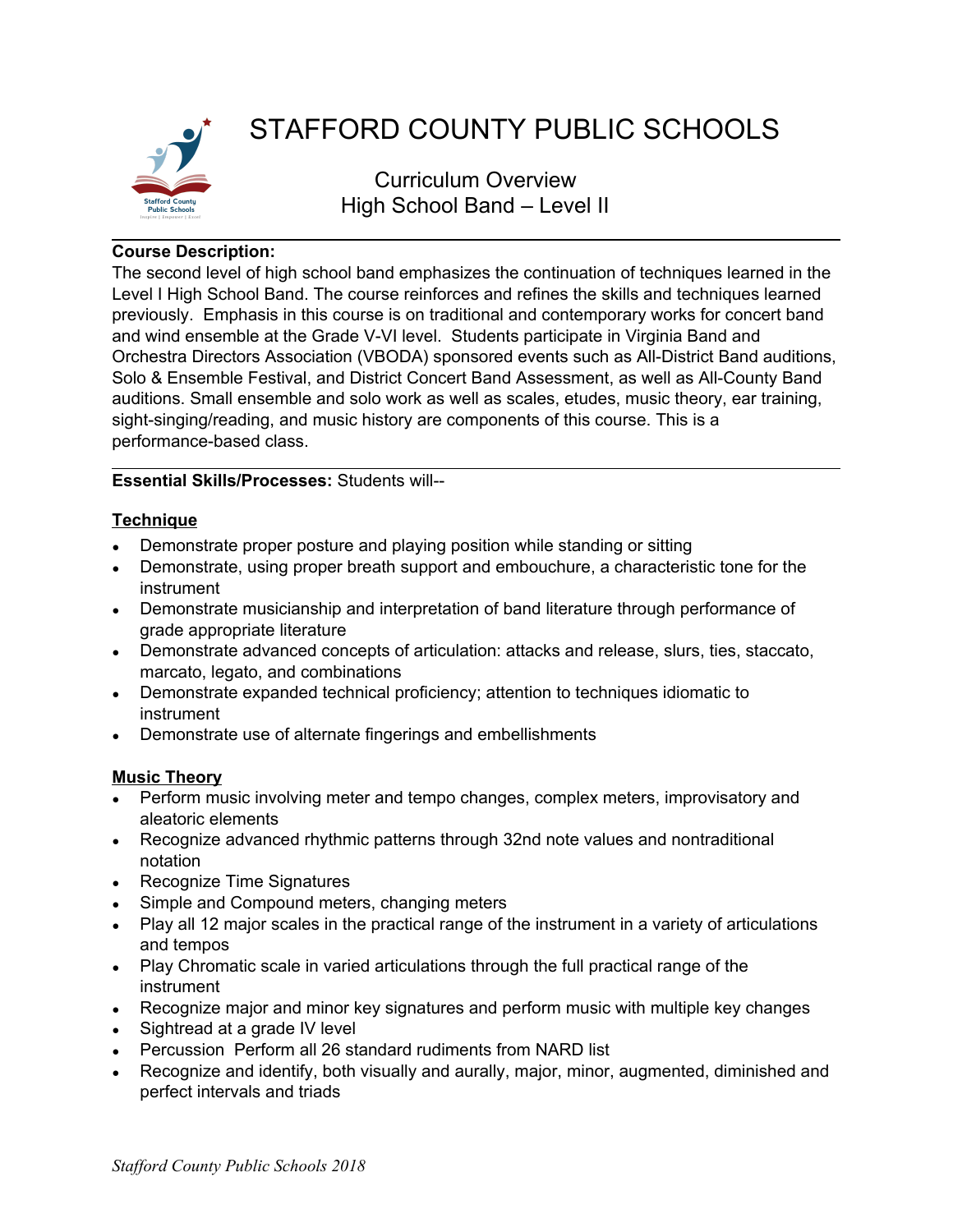#### **Ensemble Skills**

- Recognize and respond to conducting patterns of simple/compound meters and changing meters as per level of difficulty of music
- Recognize and respond to advanced expressive elements, both written and implied in the music and given by the conductor
- Demonstrate an awareness of tonal center as it applies to individual and group intonation
- Demonstrate an awareness of ensemble timbre, contrast, balance and blend
- Demonstrate an awareness of musical terminology necessary for performance of dynamics, tempo, style and phrasing
- Recognize use of compositional devices: sequence, imitation, diminution, inversion, augmentation, retrograde
- Demonstrate an understanding of proper rehearsal technique and etiquette
- Demonstrate an understanding of stage presence and decorum

### **Music Literature**

- Perform music of grade appropriate literature
- Perform a wide variety of styles from musical historical periods
- Perform a wide variety of styles from various world cultures
- Recognize musical styles relative to historic periods of Baroque, Classical, Romantic, and 20th century
- Demonstrate an awareness of timbre, contrast, blend, balance, etc. in performance of varied musical styles

#### **Listening/Musical Analysis**

- Listen to a wide variety of styles from musical historical periods
- Analyze musical forms such as Overture, March, Sonata, Rondo, Minuet and Trio, Theme and Variations, Fugue
- Recognize musical styles relative to historic periods of renaissance, baroque, classical, romantic, and contemporary
- Demonstrate critical musical judgment in evaluating the performance of self and others
- Identify tonal centers

## **Technology**

- Exploration of available music technology through the use of varied media
- Explore and observe available computer technology in the field of music
- Analysis of performance through the use of recording and listening to performances

## **Essential Knowledge**: Students will—

- Understand the role of music in our society Appreciate the work/study ethic
- Appreciate different cultures and customs Acquire stage presence and decorum
- Encourage creative experimentation Share the talents of others
- Foster a spirit of cooperation Expand career awareness

#### **Resources:**

#### **Curriculum Connections:**

- 
- 
- 
-